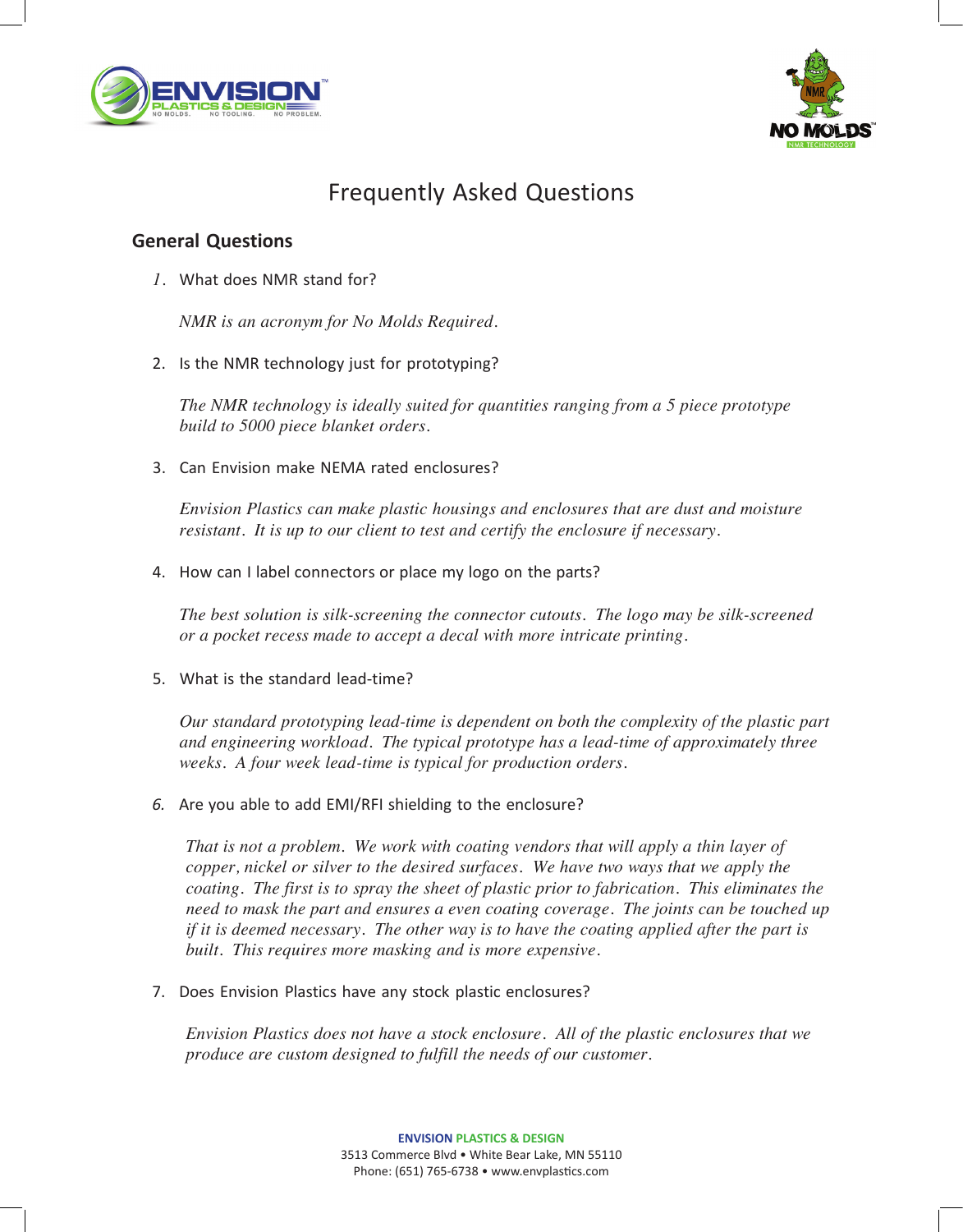



### **Material Questions**

1. What type of materials do you work with?

*The core materials that Envision Plastics uses are high impact polystyrene (HIPS), ABS, FR-HIPS, FR-ABS, acrylic, polycarbonate and PETG. The materials come in varying UL fire ratings. Please refer to our website at www.envplastics.com for more in depth material specifications and options.*

2. Can you make an enclosure using delrin, HDPE, UHMW or PP?

*We are not able to make an enclosure using these materials utilizing the NMR technology. We are able to cnc route the material, but bending and welding are not possible. These engineering materials can be utilized for wear strips and enclosure hog outs.*

3. What colors are available?

*Envision Plastics stocks black HIPS and FR-HIPS in multiple gauges. We also carry an off-white and grey in ABS. A custom extrusion run of 500 pounds or greater can be done to achieve any color. We work with many extruders and distributors to give the customer an array of material choices. Painting is an option if the volume is low and does not justify a custom extrusion.*

4. What is UL94-HB and UL94-V0? Do I need this?

*UL94-HB and UL94-V0 are flame ratings for plastic given by United Laboratories. UL94-HB stands for horizontal burn and UL94-V0 means the material meets the UL 94 vertical 0 burn test. We stock materials that meet both UL94 HB and V0.*

*5.* Are your materials RoHS compliant?

*All of our stock materials are RoHS compliant. Please specify if your product needs to be RoHS compliant.*

*6.* What is the minimum material thickness you can work with to produce a plastic enclosure or plastic housing?

*The minimum thickness we use for producing plastic enclosures or plastic housings is 3mm (.118"). This is due to the tongue and groove construction used in the NMR technology. We will bend up to (.250) thick for a wall thickness. We can incorporate thicker materials as ribs, standoffs or stiffeners, but we are unable to bend thicker material with great consistency.*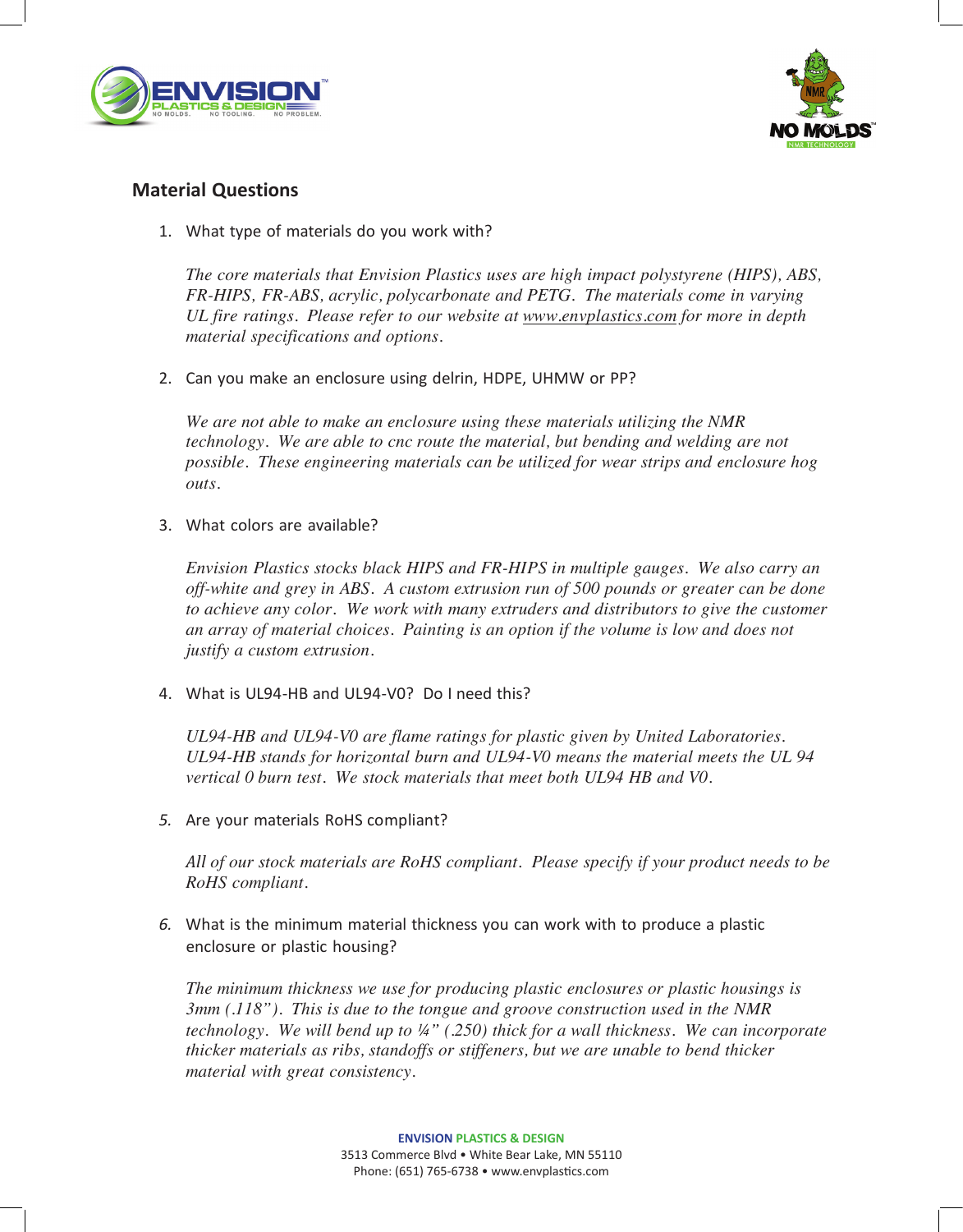



## **Design**

1. I have never designed an enclosure before. Can you help me?

*Envision Plastics offers design services. It is very common for our customers to send us their circuit board and components, and Envision will start the design from there. We will also work with your designer to streamline the part to work with the NMR technology. You will be charged an upfront non-recurring engineering charge that starts as low as \$300. The cost is dependent on complexity and depth of engineering project.*

2. What type of cad files do you work with?

*Envision Plastics designs in SolidWorks. We prefer to import native Solidworks files or .stp files. We can also import .igs, .dxf, .dwg, .prt, and .xmt files.*

3. What cad platform do you use?

*Envision Plastics uses SolidWorks for design. We also use SMP-81, Woodwop, Mastercam and TTK.*

*4.* Can Envision Plastics achieve any bend radius?

*Unfortunately, there are limitations to the bend radii that we can achieve. The outside bend radius is approximately the material thickness. Larger radii can be achieved by cold forming the part. This means the material is flexed to a certain radius and then held in place by ribbing and endcaps.*

#### **Cost**

1. Is the NMR technology cost competitive with sheet metal?

*This really depends on the part. The NMR technology is able to compete when the sheet metal part is welded, ground and painted. Many people feel that plastic gives you an aesthetically pleasing appearance and an improved part feel over metal. We can incorporate sheet metal into our design when it will enhance component mounting and strength.*

2. Is the NMR technology more cost effective than rapid prototyping?

*If you are certain that your product is going direct to injection molding and have no need for pre-production, then making a SLA rapid prototype is going to be your best solution. Envision Plastics does not consider itself a prototype shop. We are able to produce your prototypes if it is going to lead to pre-production or production work.*